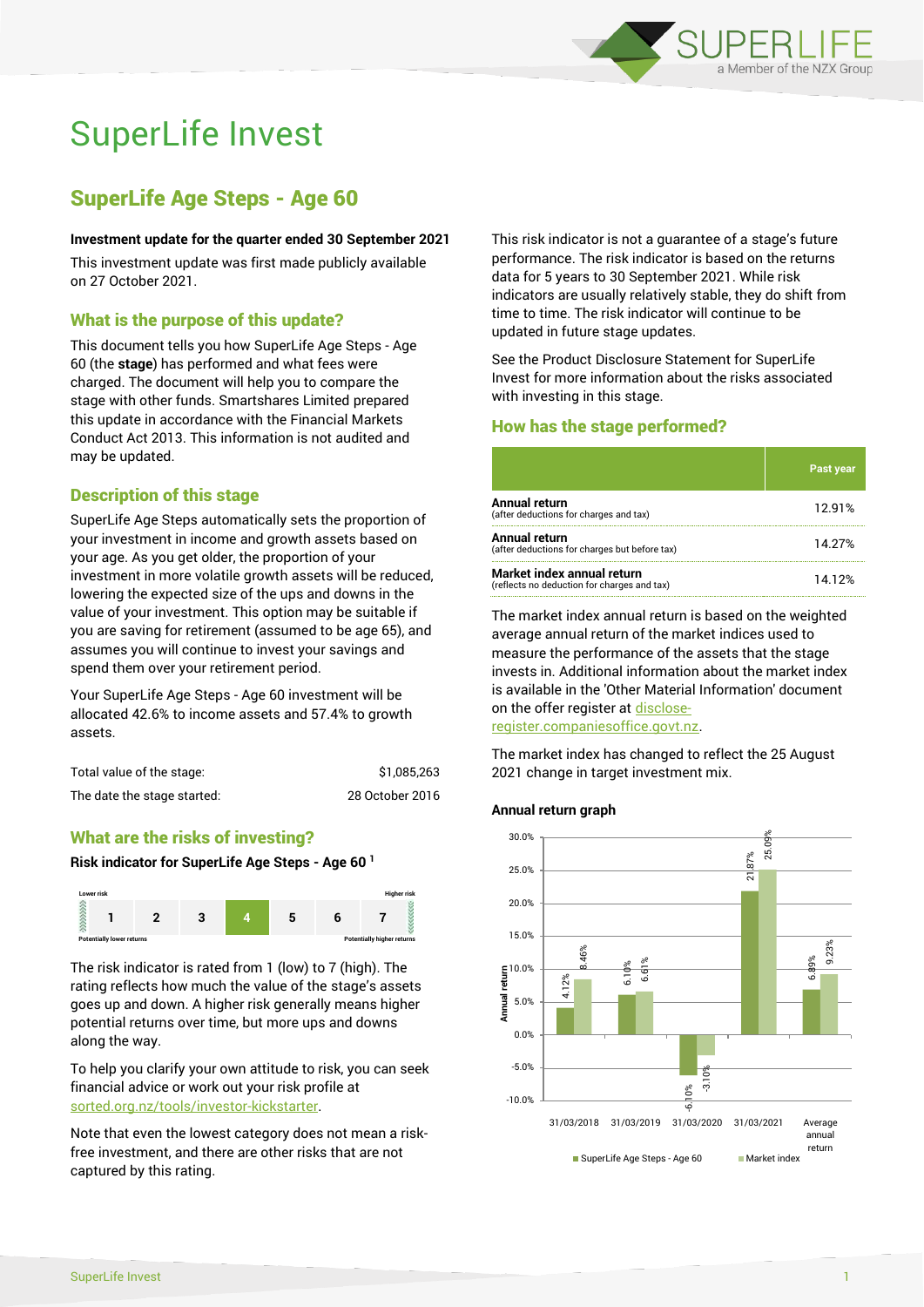

This shows the return after fund charges and tax for each year ending 31 March since the fund started. The last bar shows the average annual return since the fund started, up to 30 September 2021.

**Important:** This does not tell you how the fund will perform in the future.

Returns in this update are after tax at the highest prescribed investor rate (PIR) of tax for an individual New Zealand resident. Your tax may be lower.

# What fees are investors charged?

Investors in SuperLife Age Steps - Age 60 are charged fund charges. In the year to 31 March 2021 these were:

|                                                                  | % per annum of stage's<br>net asset value |  |
|------------------------------------------------------------------|-------------------------------------------|--|
| <b>Total fund charges</b>                                        | 0.50%                                     |  |
| Which are made up of:                                            |                                           |  |
| <b>Total management and administration charges</b><br>(estimate) | 0.50%                                     |  |
| Including:                                                       |                                           |  |
| Manager's basic fee                                              | በ 49%                                     |  |
| Other management and<br>administration charges                   | 0.01%                                     |  |
| Other charges                                                    | Dollar amount per investor                |  |
| Administration fee<br>\$12 per annum                             |                                           |  |

Investors may also be charged individual action fees for specific actions or decisions (for example, if an investor has a financial adviser and has agreed to pay a fee to the adviser for providing financial advice). See the Product Disclosure Statement for SuperLife Invest for more information about those fees.

The fees set out above include GST where applicable.

Small differences in fees and charges can have a big impact on your investment over the long term.

# Example of how this applies to an investor

Jess had \$10,000 in the stage at the start of the year and did not make any further contributions. At the end of the year, Jess received a return after fund charges were deducted of \$1,291 (that is 12.91% of her initial \$10,000). Jess paid other charges of \$12. This gives Jess a total return after tax of \$1,279 for the year.

# What does the stage invest in?

#### **Actual investment mix**

This shows the types of assets that the stage invests in.



#### **Target investment mix**

This shows the mix of assets that the stage generally intends to invest in.

| <b>Asset Category</b>        | <b>Target asset mix</b> |
|------------------------------|-------------------------|
| Cash and cash equivalents    | 13.20%                  |
| New Zealand fixed interest   | 11.80%                  |
| International fixed interest | 17.60%                  |
| Australasian equities        | 14.30%                  |
| International equities       | 37.30%                  |
| Listed property              | 2.90%                   |
| Unlisted property            |                         |
| Commodities                  |                         |
| Other                        | 2.90%                   |